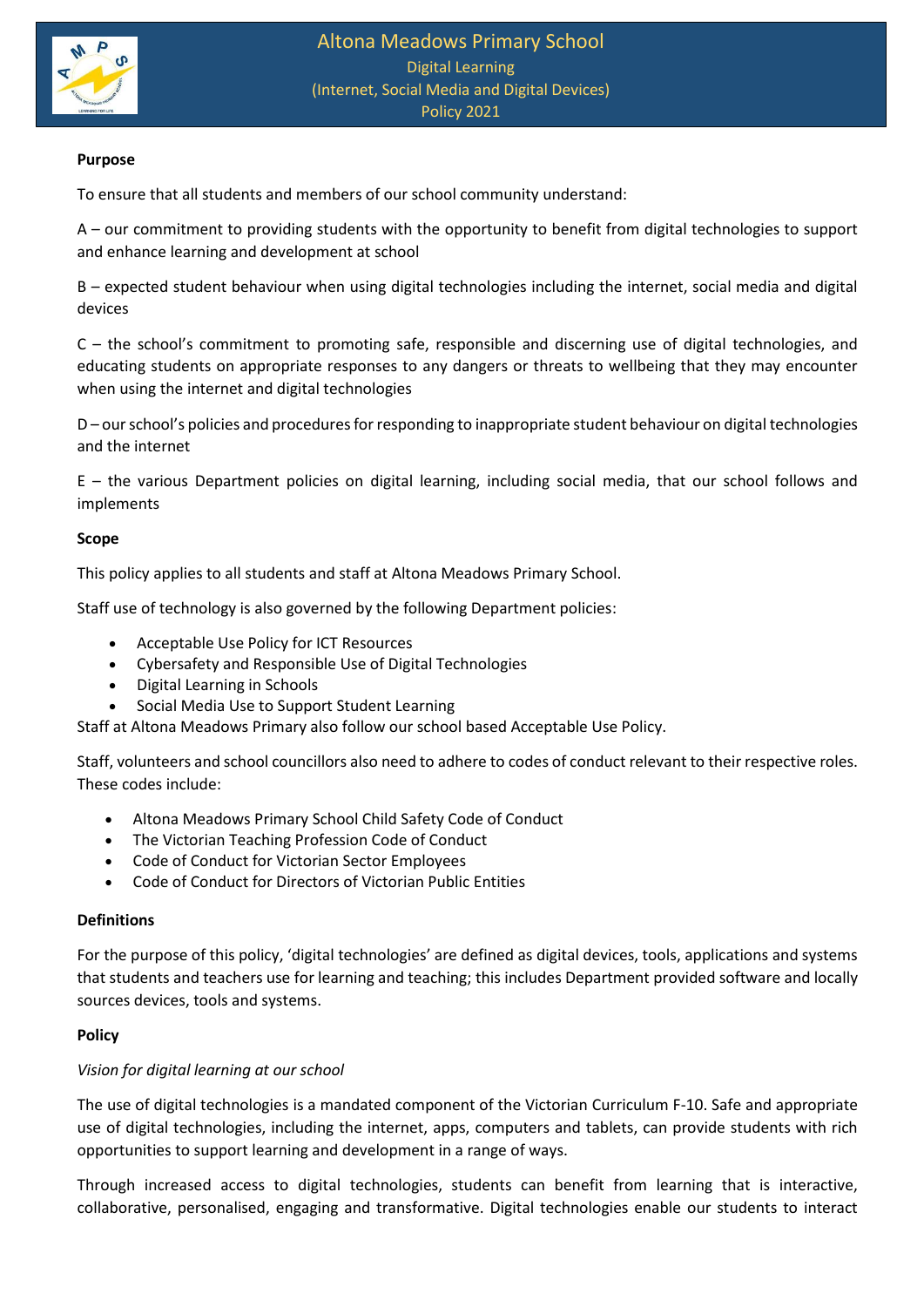with and create high quality content, resources and tools. It also enables personalised learning tailored to students particular needs and interests and transforms assessment, reporting and feedback, driving new forms of collaborations and communication.

Altona Meadows Primary School believes that the use of digital technologies at school allows the development of valuable skills and knowledge and prepares students to thrive in our gloablised and inter-connected world. Our school's vision is to empower students to use digital technologies safely and appropriately to reach their personal best and fully equip them to contribute positively to society as happy, healthy young adults.

# **Safe and appropriate use of digital technologies**

Digital technologies, if not used appropriately, may present risks to users safety or wellbeing. At Altona Meadows Primary School, we are committed to educating all students to use digital technologies in ways that respect the dignity of ourselves and others and promote full flourishing for all, equipping students with the skills and knowledge to navigate the digital world.

At Altona Meadows Primary School, we:

- Use online sites and digital tools that support students learning, and focus our use of digital technologies on being learning centred
- Use digital technologies in the classroom for specific purpose with targeted educational or developmental aims
- Supervise and support students using digital technologies for their school work
- Effectively and responsively address any issues or incidents that have the potential to impact on the wellbeing of our students
- Have programs in place to educate our students to be safe, responsible and discerning users of digital technologies
- Educate our students about digital issues such as privacy, intellectual property and copyright and the importance of maintaining their own privacy and security online
- Actively educate and remind students of our Student Engagement Policy that outlines our schools values and expected student behaviour, including online behaviours
- Have an Acceptable Use Agreement outlining the expectations of students when using digital technologies for their schoolwork
- Use clear protocols and procedures to protect students working in online spaces, which includes reviewing the safety and appropriateness of online tools and communities and removing offensive content at the earliest opportunity
- Educate our student on appropriate responses to any dangers or threats to wellbeing that they may encounter when using the internet and other digital technologies
- Provide a filtered internet service at school to block access to inappropriate content
- Refer suspected illegal online acts to relevant law enforcement authority for investigation
- Support parents and carers to understand the safe and responsible use of digital technologies and the strategies that can be implemented at home through regular updates in our newsletter, information sheets website/school portal and information sessions

Distribution of school owned devices to students and personal student use of digital technologies at school will only be permitted where students and their parents/carers have completed a signed Acceptable Use of Agreement.

It is the responsibility of all students to protect their own password and not divulge it to another person. If a student or staff member knows or suspects an account has been used by another person, the account holder must notify their classroom teacher immediately.

All messages created, sent or retrieved on the school's network are the property of the school. The school reserves the right to access and monitor all messages and files on the computer system, as necessary and appropriate. Communications including text and images may be required to be disclosed to law enforcement and other third parties without the consent of the sender.

### **Social Media Use**